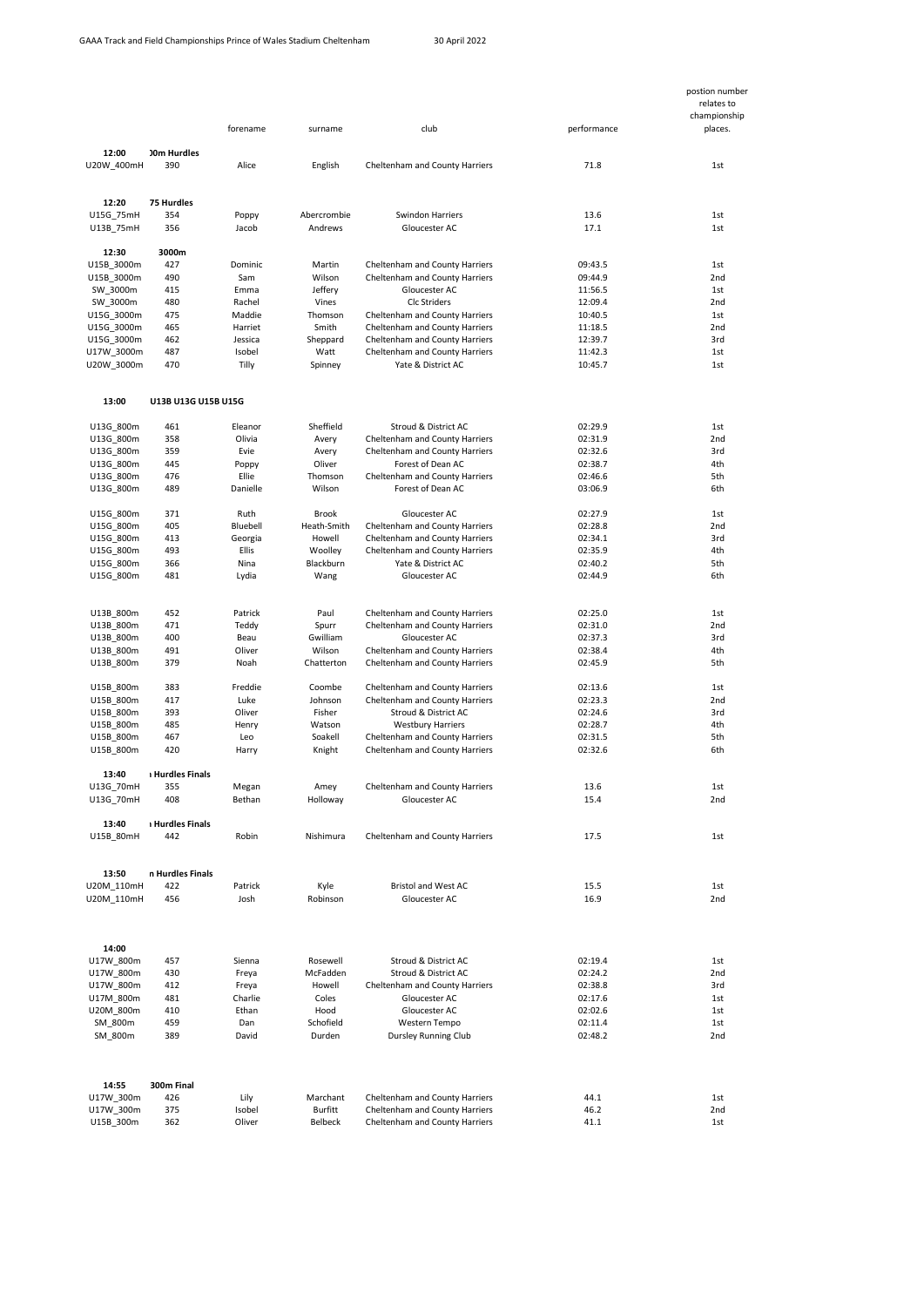| 15:05                            | 100m Finals      |                            |                         |                                                                  |                    |                        |
|----------------------------------|------------------|----------------------------|-------------------------|------------------------------------------------------------------|--------------------|------------------------|
|                                  |                  | 15:05                      |                         |                                                                  |                    |                        |
| U20W 400m                        | 370              | Ruby                       | Brook                   | Cheltenham and County Harriers                                   | 58.6               | 1st                    |
| U20W_400m                        | 403              | Olivia                     | Harwood                 | Hereford & County AC                                             | 61.1               | Guest                  |
| U20M_400m                        | 438              | Patrick                    | Morgan                  | Hereford & County AC                                             | 50.5               | 1st                    |
| SM 400m                          | Race 2<br>441    | 15:15<br>Michael           | Nickells                | Team Bath Athletic Club                                          | 54.2               | Guest                  |
| SM_400m                          | 429              | Jesse                      | Izzone Booms            | Gloucester AC                                                    | 61                 | 1st                    |
| SM 400m                          | 423              | Paul                       | Lockyer                 | Clc Striders                                                     | 63.3               | 2 <sub>nd</sub>        |
|                                  |                  |                            |                         |                                                                  |                    |                        |
| 15:25                            | m all age groups |                            |                         |                                                                  |                    |                        |
| SW_5000m                         | 419<br>466       | Helen                      | Knight<br>neddon-Jenkir | <b>CLC Striders</b>                                              | 19:13.2            | 1st                    |
| SW_5000m<br>U20W 5000m           | 478              | Nea<br>Ciara               | Thornley                | Cirencester AC<br>Cheltenham and County Harriers                 | 20:08.5<br>17:45.9 | 2nd<br>1st             |
| SM_5000m                         | 418              | Neil                       | Kennedy                 | <b>Bristol and West AC</b>                                       | 16:15.0            | 1st                    |
| SM_5000m                         | 492              | Peter                      | Woodward                | Forest of Dean AC                                                | 16:22.9            | 2nd                    |
| SM 5000m                         | 488              | Joseph                     | Willgoss                | Western Tempo                                                    | 16:35.2            | 3rd                    |
| SM_5000m                         | 440              | William                    | New                     | Western Tempo                                                    | 16:39.0            | 4th                    |
| SM_5000m                         | 416              | David                      | Johnson                 | Western Tempo                                                    | 16:45.7            | 5th                    |
| SM 5000m<br>SM_5000m             | 395<br>361       | Joel<br>Samuel             | Frost<br>Baylis         | Unattached<br><b>Clc Striders</b>                                | 16:53.4<br>17:19.1 | 6th<br>7th             |
| SM_5000m                         | 402              | Josh                       | Hand                    | <b>Almost Athletes</b>                                           | 18:34.3            | 8th                    |
| SM 5000m                         | 468              | Martin                     | Soakell                 | Western Tempo                                                    | 18:47.1            | 9th                    |
| SM_5000m                         | 444              | Paul                       | Northup                 | <b>CLC Striders</b>                                              | 19:03.6            | 10th                   |
| U20M_5000m                       | 398              | Guy                        | Green                   | Cheltenham and County Harriers                                   | 18:50.5            | 1st                    |
|                                  |                  |                            |                         |                                                                  |                    |                        |
| 10:30                            | Number           | forename                   | surname                 | club                                                             | performance        |                        |
| <b>U17W PV</b>                   | 360              | Sophie                     | Bath                    | <b>Swindon Harriers</b>                                          | 2.7                | 1st                    |
| U20W PV                          | 406              | Emily                      | Herron                  | Gloucester AC                                                    | 1.8                | 1st                    |
| U17M PV                          | 479              | Bexley                     | Turbard                 | Cheltenham and County Harriers                                   | 3                  | 1st                    |
| U20M_PV                          | 447              | Sulaiman                   | Ouiles                  | Cheltenham and County Harriers                                   | <b>NH</b>          |                        |
| U20M PV<br>U20M PV               | 456<br>439       | Josh<br>Kyle               | Robinson<br>Neal        | Gloucester AC<br>Gloucester AC                                   | 3.4<br>3           | 1st<br>2nd             |
|                                  |                  |                            |                         |                                                                  |                    |                        |
|                                  |                  |                            |                         |                                                                  |                    |                        |
| 10:30                            |                  |                            |                         |                                                                  |                    |                        |
| SW DT<br>SW DT                   | 414<br>483       | Linsey<br>Mary             | Hutchins<br>Watkins     | Cheltenham and County Harriers<br>Forest of Dean AC              | 17.06<br>16.61     | 1st<br>2 <sub>nd</sub> |
| U15G_DT                          | 482              | Bailey                     | Ward                    | Gloucester AC                                                    | 16.86              | 1st                    |
| U17W DT                          | 367              | Maia                       | <b>Bliss</b>            | Cheltenham and County Harriers                                   | 20.77              | 1st                    |
| U20W DT                          | 380              | Charlotte                  | Colbert                 | Hereford & County AC                                             | 33.74              | Guest                  |
| 10:35                            |                  |                            |                         |                                                                  |                    |                        |
| U11G_LJ                          | 364              | Harriet                    | Bennett                 | Cheltenham and County Harriers                                   | 3.17               | 1st                    |
|                                  |                  |                            |                         |                                                                  |                    |                        |
| U11B LJ                          | 394              | Sam                        | Fortnam                 | Gloucester AC                                                    | 4.07               | 1st                    |
| U11B LJ                          | 371              | Bertie<br>Joseph           | <b>Brookes</b>          | Cheltenham and County Harriers                                   | 3.74               | 2nd                    |
| $U11B$ _LJ<br>U11B LJ            | 455<br>454       | George                     | Rackowe<br>Phillimore   | Cheltenham and County Harriers<br>Cheltenham and County Harriers | 3.71<br>3.53       | 3rd<br>4th             |
| $U11B$ _LJ                       | 409              | Jacob                      | Holloway                | Gloucester AC                                                    | 3.23               | 5th                    |
|                                  |                  |                            |                         |                                                                  |                    |                        |
| 11:30                            |                  |                            |                         |                                                                  |                    |                        |
| SM HJ<br>SM HJ                   | 389<br>433       | David<br>Quentin           | Durden<br>McQuillan     | Dursley Running Club<br>Gloucester AC                            | 1.3<br>1.25        | 1st<br>2nd             |
| U15B HJ                          | 417              | Luke                       | Johnson                 | Cheltenham and County Harriers                                   | 1.55               | 1st                    |
| U15B_HJ                          | 448              | Edward                     | Palmer                  | Cheltenham and County Harriers                                   | 1.55               | 2 <sub>nd</sub>        |
| U15B_HJ                          | 362              | Oliver                     | Belbeck                 | Cheltenham and County Harriers                                   | 1.5                | 3rd                    |
| U17M HJ                          | 365              | Tom                        | Blackburn               | Team Bath Athletic Club                                          | 1.7                | 1st                    |
| <b>U20M HJ</b>                   | 374              | Luke                       | Burden                  | Cheltenham and County Harriers                                   | 1.9                | 1st                    |
| <b>U20M HJ</b><br><b>U20M HJ</b> | 474<br>438       | Reuben<br>Patrick          | Taylor-George<br>Morgan | Worcester AC<br>Hereford & County AC                             | 1.85<br>1.8        | 2nd<br>3rd             |
| U20M_HJ                          | 439              | Kyle                       | Neal                    | Gloucester AC                                                    | 1.5                | 4th                    |
|                                  |                  |                            |                         |                                                                  |                    |                        |
| 11:45<br>SW_JT                   | 386              | Kate                       | Davies                  | Gloucester AC                                                    | 35.92              | 1st                    |
| SW JT                            | 437              | Cicely                     | Moore                   | Cheltenham and County Harriers                                   | 20.33              | 2 <sub>nd</sub>        |
| SW_JT                            | 483              | Mary                       | Watkins                 | Forest of Dean AC                                                | 20.29              | 3rd                    |
| SW_JT                            | 414              | Linsey                     | Hutchins                | Cheltenham and County Harriers                                   | 19.9               | 4th                    |
| U13G_JT                          | 373              | Lucy                       | Bull                    | Swindon Harriers                                                 | 32.09              | 1st                    |
| U13G_JT<br>U13G_JT               | 408<br>355       | Bethan<br>Megan            | Holloway<br>Amey        | Gloucester AC<br>Cheltenham and County Harriers                  | 15.79<br>13.94     | 2 <sub>nd</sub><br>3rd |
| U15G_JT                          | 436              | Ula                        | Mohammed                | Gloucester AC                                                    | 20.2               | 1st                    |
| U15G_JT                          | 482              | Bailey                     | Ward                    | Gloucester AC                                                    | 14.15              | 2 <sub>nd</sub>        |
| U15G_JT                          | 357              | Libby                      | Andrews                 | Gloucester AC                                                    | 11.13              | 3rd                    |
| U17W_JT                          | 484              | Melissa                    | Watson                  | Cheltenham and County Harriers                                   | 30.75              | 1st                    |
| U20W_JT                          | 380<br>387       | Charlotte<br>Mimi (amelia) | Colbert<br>Davis        | Hereford & County AC<br>Cheltenham and County Harriers           | 41.65<br>37.57     | Guest                  |
| U20W_JT<br>U20W_JT               | 403              | Olivia                     | Harwood                 | Hereford & County AC                                             | 19.61              | 1st<br>Guest           |
| U20W_JT                          | 406              | Emily                      | Herron                  | Gloucester AC                                                    | 17.44              | 2nd                    |